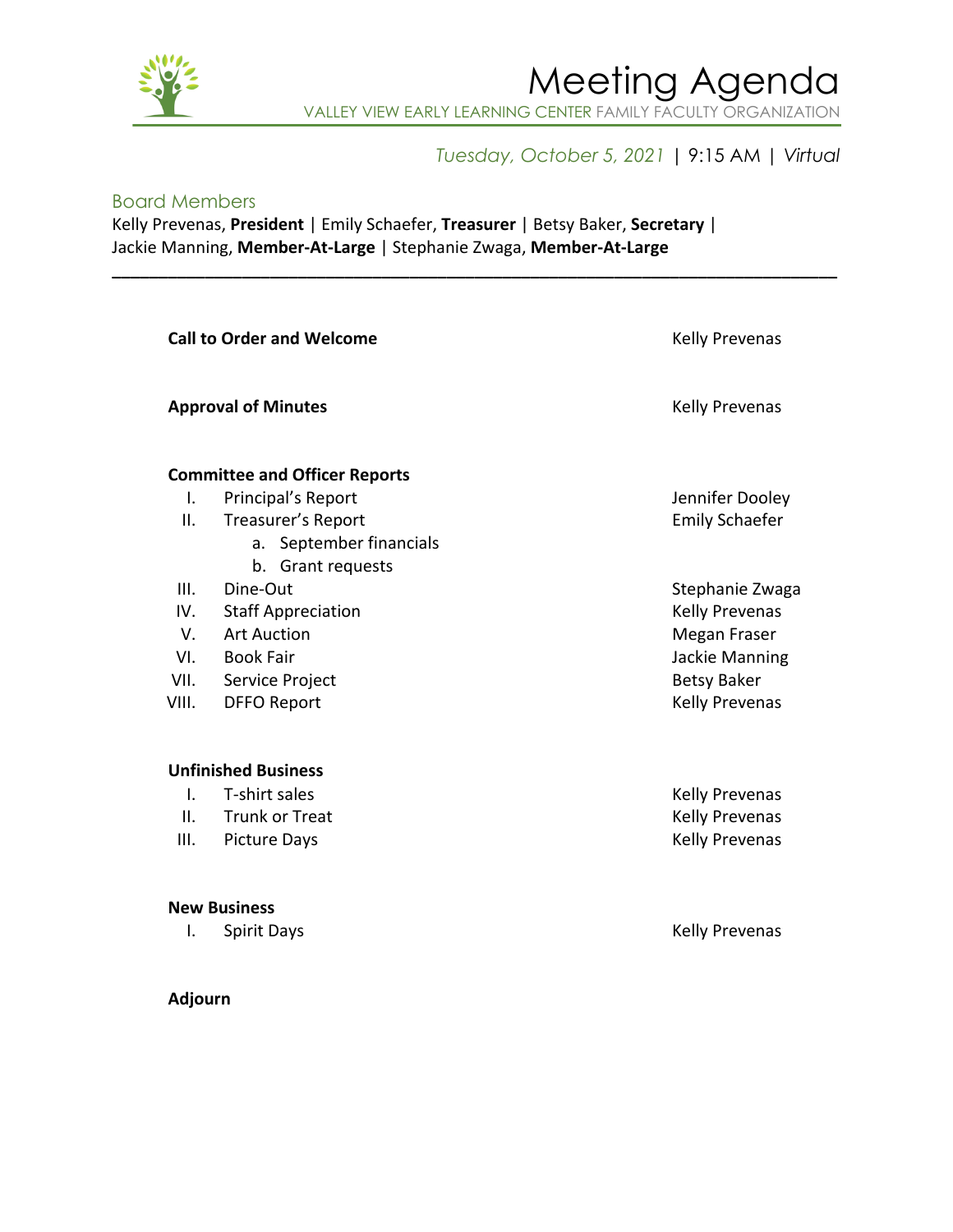

VALLEY VIEW EARLY LEARNING CENTER FAMILY FACULTY ORGANIZATION

#### *Tuesday, September 14, 2021*|09:15AM |Virtual Meeting

#### **In Attendance**

**Board Members:** Kelly Prevenas (President), Emily Schaefer (Treasurer), Betsy Baker (Secretary), Jackie Manning (Member-at-Large), Stephanie Zwaga (Member-at-Large) **Community Members:** Suzi Messing, Megan Fraser, Sarah Pfier, Julie Nielson **Principal/Staff:**

#### **Call to Order**

Meeting called to order by Prevenas at 9:16 am. Quorum is met.

#### **Approval of Minutes**

• August 2021 Minutes was approved by unanimous consent.

#### **Principal's Report**

• N/A

#### **Committee and Officer Reports**

- I. **Treasurer's Report**
	- Approval of August Financials
		- $\circ$  Schaefer reports income for the month was \$1,854.32 including from Amazon Smile (\$29.12), Basha's (\$10), Sundaze Dine Out (\$105), Direct Donations (\$387.95), Mabel's Labels (\$149.66), and Parking Spot Raffle (\$1,172.59).
		- o Expenses for the month per Schaefer totaled in \$3,535.23 including Bloomz Subscription (\$1,9250), New Teacher T-Shirts (\$7.46), Book Fair Costs (\$30.00), Quickbooks (\$26.53), FFO Meeting Expenses (\$36.06), and T-Shirts (1,510.18).
		- o Motion to approve August Financial Report made by Prevenas, seconded by Baker, and approved with unanimous consent.
	- Grant Requests
		- o Room 14 submitted grant request for classroom supplies totaling \$200.33
		- o Motion to approve grant request made by Prevenas, seconded by Manning and unanimously approved.

#### **II. DFFO Report**

- This year's enrollment for CFSD is 5,411 Pre-K-12.
- Safe return to school resources are available on the district website.
- Emergency relief funds received to be used for summer school, extended day tutoring, two additional counselors, social emotional support for staff, additional air filtration units, additional chrome books and water bottle filling stations.
- District is working on a bus tracker for school buses.
- Community schools is hiring for after school programs. Applicants need to be 16+.

#### **III. CFSD Foundation**

• Prevenas reports no Tapas for Teachers this year and nominations begin for Teacher of the Year.

#### **IV. Staff Appreciation**

- Prevenas reports first luncheon to be Thursday, September 16th for the staff and will be catered by Baggins with the committee bringing in individual snacks, fruit and drinks for staff.
- **V. Art Auction**
	- Fraser reports the Art Auction is planning to be held outside Saturday, April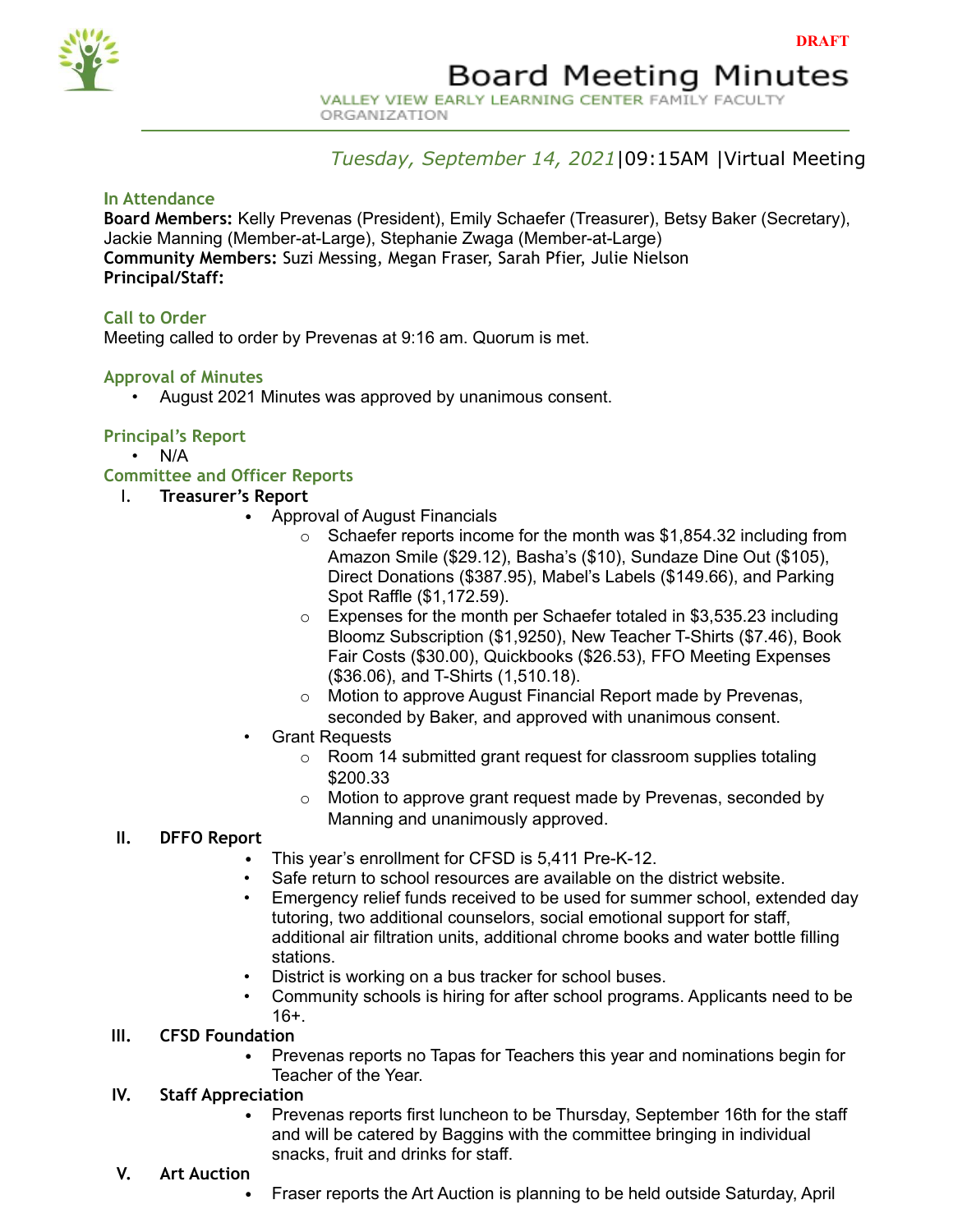2nd at Plaza Colonel.

- The theme will be "Taste of Tucson" with heavy appetizers from 5-6 different Tucson restaurants.
- First committee meeting to be held virtually Monday, October 4 at 6pm.
	- Fraser states plan is to divide volunteers into 5 subcommittees.

#### **VI. Book Fair**

- Manning reports the book fair was very successful with \$8,854.13 in sales and of that \$1,785.28 to go back to Valley View.
- Spring Book Fair to be held March 7-11th and coincide with Pajama Nights March 7th and 8th.

#### **VII. Dine Out**

- Zwaga reports next dine out is September 22 at Fini's Landing. Fliers to be distributed in cubbies.
- Zwaga states October dine out to be at MOD on the 19th.
- Schaefer states she will help Zwaga with the W-9 form needed for some upcoming dine outs.

#### **VIII. Service Project**

- Baker reports two community service projects this year, one for each semester.
- Disney Family Volunteering continues to be on hiatus but Baker will continue to check the website as in previous years the Disney tickets received were used to auction off at the art auction.
- Ideas for Fall semester include to collect items for Casa de los Ninos, Casa Alitas or Ronald McDonald House the week of Nov 15-19.
- Spring service project ideas include collecting books and pajamas for Angel Heart Pajama Project to coincide with Pajama Nights March 7-8.

#### **Unfinished Business**

- **I. Parking Spot Raffle**
	- Prevenas reports raised over \$1,000 which exceeded budgets of \$500.
	- Three winners per month were announced on Bloomz.

#### **II. Direct Giving Campaign**

• Prevenas states goal of \$5,000 was met this past week.

#### **New Business**

- **I. T-shirt Sales**
	- Prevenas reports there are 38 t-shirts left from the Giving Campaign which will be sold for \$25 each on October 4th and 5th at the drop off table. Shirts from previous school years to be sold for \$5 at table as well.
	- First Spirit Day to be October 6th and each Wednesday to follow.

#### **II. Trunk or Treat**

- Trunk or Treat to be held on October 21 from 6-7pm.
- A general consensus was made for parents to sign up for a spot to decorate their car at the front desk and to have a car parked every other parking spot for a total of 35 spots. Any VVELC child and their family is welcome to come trick or treat.
- Prevenas states FFO will have a table with water bottles.
- Messing states she will help with the photo booth.

#### **III. Picture Days**

- Picture Days are October 19 and 20. Prevenas states if your child attends both days they will have their individual picture on the first day.
- Prevenas states she will reach out to volunteers to assist if needed.

#### **Call to Audience**

N/A

#### **Adjournment**

Meeting was adjourned by unanimous consent at 10:08AM. Next meeting will be held Tuesday, October 5th at 9:15am.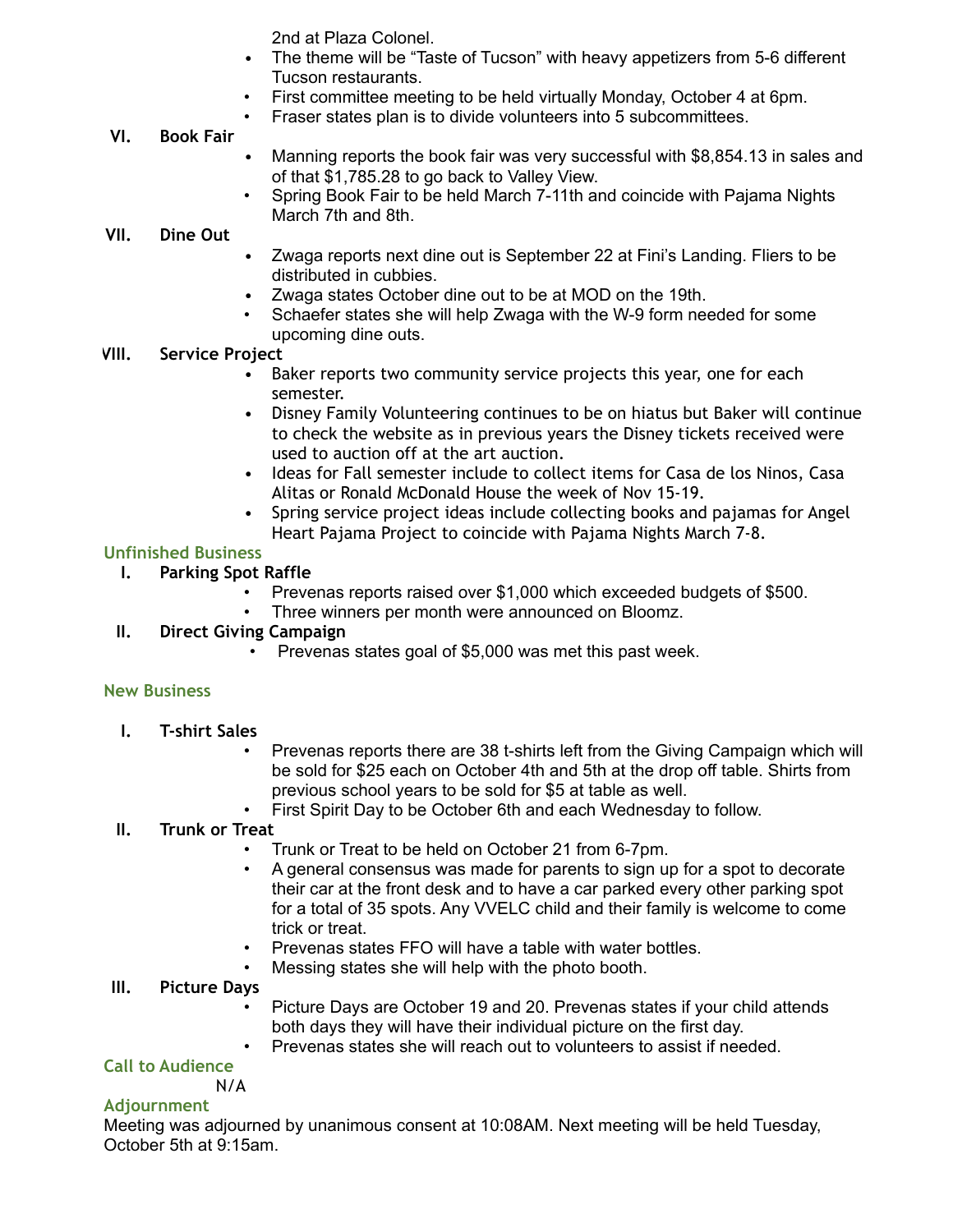#### **Valley View FFO Grant Request Form** (Please attach a copy of the item from the website to your request.)

Teacher(s) name(s): Jennifer Dooley

Amount of money requested: \$168.60

List of items to be purchased:



Brief description of the educational use that this money will be used for:

Replacement ride on toys for all children to use on the playground.

Total amount (including shipping and tax): \$168.60

Date: Signature Approval: (yes) (no) Date: Signature: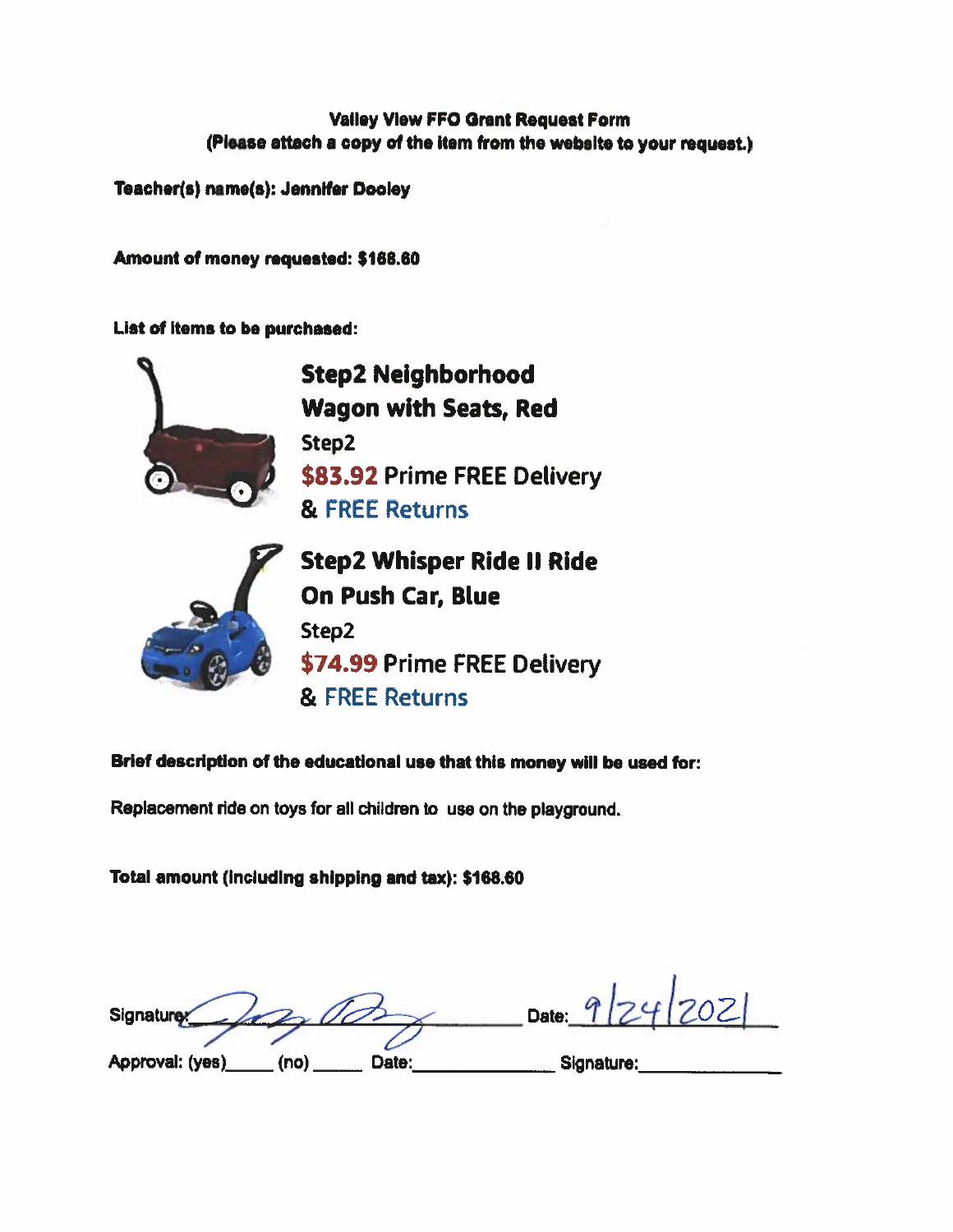#### Valley View Preschool FFO Profit and Loss

July 1, 2021-June 30, 2022

|                                    | <b>Total</b>   | <b>Budget</b>            | % of Budget |
|------------------------------------|----------------|--------------------------|-------------|
| Income                             |                |                          |             |
| <b>AmazonSmile</b>                 | 29.12          | 150.00                   | 19%         |
| <b>Art Auction</b>                 | 0.00           | 10,000.00                | 0%          |
| <b>Basha's Community Support</b>   | 31.00          | 300.00                   | 10%         |
| <b>Bricks</b>                      | 0.00           | 1,750.00                 | $0\%$       |
| <b>Community Service Projects</b>  | 0.00           | $\overline{a}$           | $-$ %       |
| Dine-outs                          | 105.00         | 800.00                   | 13%         |
| <b>Direct Donations/PayPal</b>     | 5,813.55       | 5,000.00                 | 116%        |
| <b>Frys Community Rewards</b>      | 6.64           | 65.00                    | 10%         |
| <b>Mabel's Labels</b>              | 149.66         | 100.00                   | 150%        |
| <b>Parking Spot</b>                | 1,172.59       | 500.00                   | 235%        |
| Photography                        | 0.00           | 500.00                   | 0%          |
| Read-A-Thon                        | 0.00           | $\overline{\phantom{m}}$ | $-$ %       |
| <b>Scholastic Book Fairs</b>       | 2,078.47       | 2,500.00                 | 83%         |
| <b>TShirts</b>                     | 0.00           | 700.00                   | 0%          |
| <b>Total Income</b>                | \$<br>9,386.03 | 22,365.00                |             |
| <b>Gross Profit</b>                | \$<br>9,386.03 |                          |             |
|                                    |                |                          |             |
| <b>Expenses</b>                    |                |                          |             |
| <b>Art Auction Costs</b>           | 0.00           | 7,000.00                 | 0%          |
| <b>Basha's Community Support</b>   | 0.00           | $\overline{\phantom{a}}$ |             |
| <b>Bloomz</b>                      | 1,925.00       | 1,750.00                 | 110%        |
| <b>Bricks</b>                      | 0.00           | 500.00                   | 0%          |
| <b>CFSD Activies</b>               | 107.46         | 500.00                   | 21%         |
| <b>Commuunity Service Projects</b> | 0.00           | 0.00                     | 0%          |

Credit Card/Bank fees 0.00 € 400.00 0% Direct Giving Campaign 6 and 100 minutes of 0.00 cm 0.00 cm 0.00 cm 0.00 cm 0.00 cm 0.00 cm 0.00 cm 0.00 cm 0.00 cm 0.00 cm 0.00 cm 0.00 cm 0.00 cm 0.00 cm 0.00 cm 0.00 cm 0.00 cm 0.00 cm 0.00 cm 0.00 cm 0.00 cm 0.00 cm 0. Enrichment Classes 6 and 2,500.00 and 2,500.00 cm  $\alpha$  2,500.00 cm  $\alpha$  0% **Family Events** 145.80  $\frac{400.00}{36\%}$ **Grant Requests 6.000**  $\frac{2,600.00}{2,600.00}$  **0% FFO Expenses 6 6 200.00 51% 6 300.00 51% 6 300.00 51% 6 300.00 51% 6 300.00 51% 6 300.00 51% 6 300.00 51% 6 30 FFO Meetings 36.06 6 300.00 12% NAEYC Conference** 0.00  $1,200.00$  0% Parent Education 0.00 € 500.00 0% **Petty Cash 6.00**  $\frac{1}{2}$  **0.00**  $\frac{1}{2}$  **0.00**  $\frac{1}{2}$  **0.00**  $\frac{1}{2}$  **0.00**  $\frac{1}{2}$  **0.00**  $\frac{1}{2}$  **0.00**  $\frac{1}{2}$  **0.00**  $\frac{1}{2}$  **0.00**  $\frac{1}{2}$  **0.00**  $\frac{1}{2}$  **0.00**  $\frac{1}{2}$  **0.00**  $\frac{1}{2}$  **0.00**  $\frac{1}{2}$  **0.00**  $\frac{1}{2}$  **Staff Appreciation** 366.31 **6.200.00 16% 366.31 2,300.00** 16% Staff Development 60% and the control of the control of the control of the control of the control of the control of the control of the control of the control of the control of the control of the control of the control of t T-Shirts 1,510.18 € 1,500.00 101%

Volunteer Appreciation 6% and the control of the control of the control of the control of the control of the control of the control of the control of the control of the control of the control of the control of the control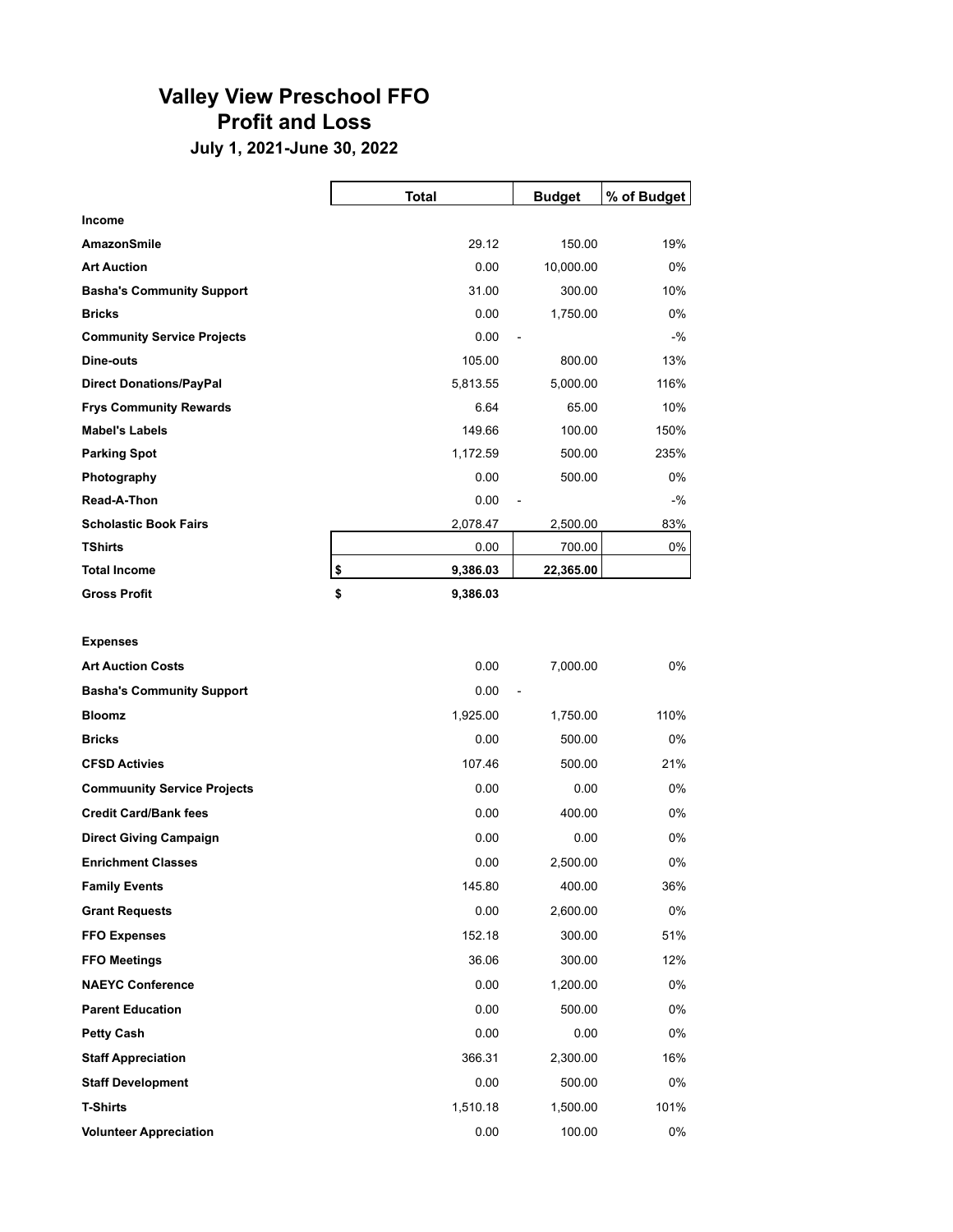| Website                     | 0.00     | 15.00     | $0\%$ |
|-----------------------------|----------|-----------|-------|
| <b>Wishlist Purchases</b>   | 0.00     | 0.00      | $0\%$ |
| <b>Total Expenses</b>       | 4,242.99 | 22,365.00 |       |
| <b>Net Operating Income</b> | 5,143.04 |           |       |
| Net Income                  | 5,143.04 |           |       |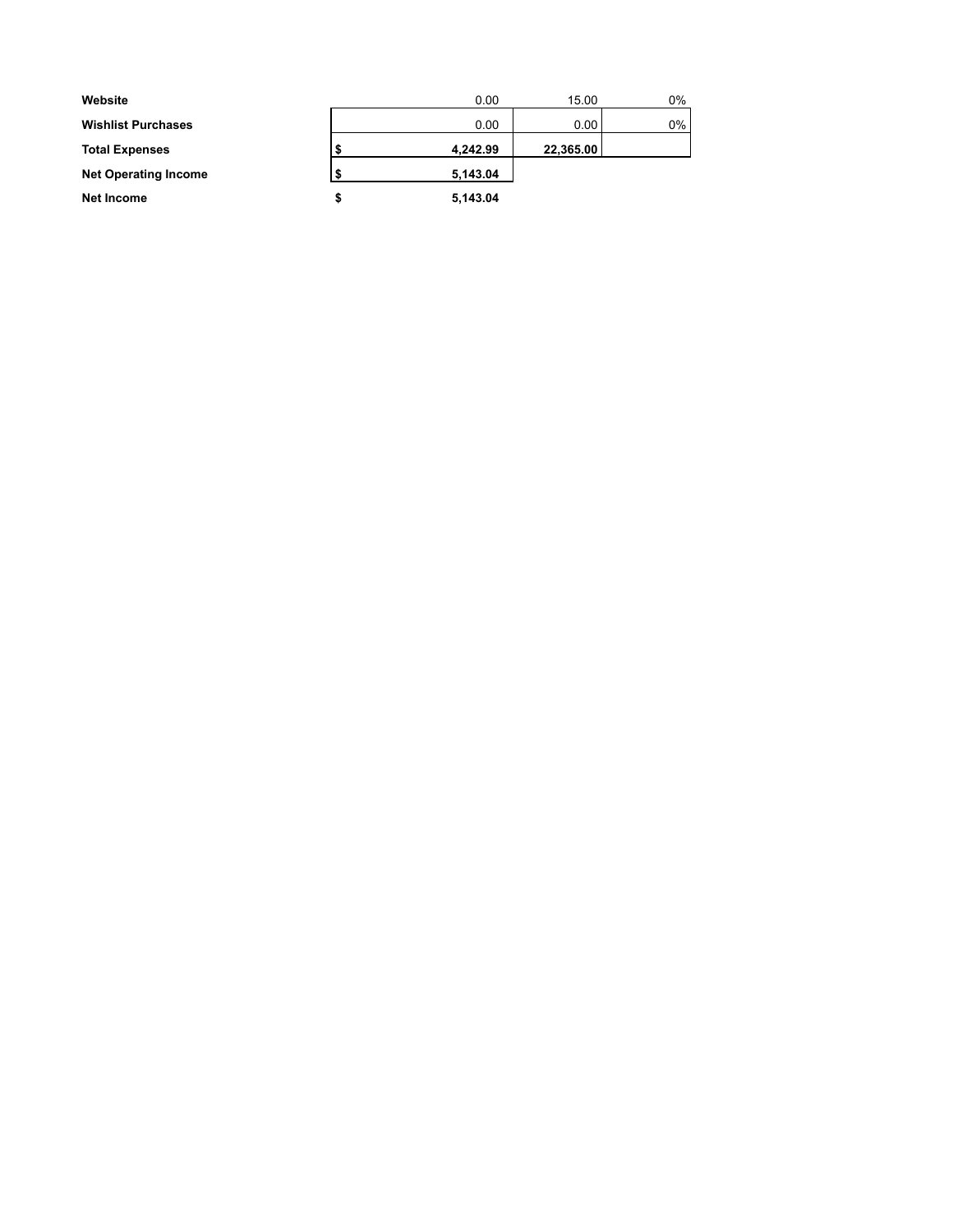#### Valley View Preschool FFO Profit and Loss

#### Septmber 9- October 1, 2021

|                                   | <b>Total</b>   | <b>Budget</b>  | % of Budget |
|-----------------------------------|----------------|----------------|-------------|
| Income                            |                |                |             |
| <b>AmazonSmile</b>                | 0.00           | 150.00         | $0\%$       |
| <b>Art Auction</b>                | 0.00           | 10,000.00      | $0\%$       |
| <b>Basha's Community Support</b>  | 21.00          | 300.00         | 7%          |
| <b>Bricks</b>                     | 0.00           | 1,750.00       | 0%          |
| <b>Community Service Projects</b> | 0.00           | $\overline{a}$ | $-$ %       |
| Dine-outs                         | 0.00           | 800.00         | 0%          |
| <b>Direct Donations/PayPal</b>    | 4,808.80       | 5,000.00       | 96%         |
| <b>Frys Community Rewards</b>     | 6.64           | 65.00          | 10%         |
| <b>Mabel's Labels</b>             | 0.00           | 100.00         | 0%          |
| <b>Parking Spot</b>               | 0.00           | 500.00         | 0%          |
| Photography                       | 0.00           | 500.00         | 0%          |
| Read-A-Thon                       | 0.00           | $\overline{a}$ | $-$ %       |
| <b>Scholastic Book Fairs</b>      | 2,078.47       | 2,500.00       | 83%         |
| <b>TShirts</b>                    | 0.00           | 700.00         | 0%          |
| <b>Total Income</b>               | \$<br>6,914.91 | 22,365.00      |             |
| <b>Gross Profit</b>               | \$<br>6,914.91 |                |             |

#### Expenses

| <b>Art Auction Costs</b>           | 0.00   | 7,000.00                 | $0\%$ |
|------------------------------------|--------|--------------------------|-------|
| <b>Basha's Community Support</b>   | 0.00   | $\overline{\phantom{a}}$ |       |
|                                    |        |                          |       |
| <b>Bloomz</b>                      | 0.00   | 1,750.00                 | 0%    |
| <b>Bricks</b>                      | 0.00   | 500.00                   | 0%    |
| <b>CFSD Activies</b>               | 0.00   | 500.00                   | 0%    |
| <b>Commuunity Service Projects</b> | 0.00   | 0.00                     | 0%    |
| <b>Credit Card/Bank fees</b>       | 0.00   | 400.00                   | 0%    |
| <b>Direct Giving Campaign</b>      | 0.00   | 0.00                     | 0%    |
| <b>Enrichment Classes</b>          | 0.00   | 2,500.00                 | 0%    |
| <b>Family Events</b>               | 0.00   | 400.00                   | 0%    |
| <b>Grant Requests</b>              | 0.00   | 2,600.00                 | 0%    |
| <b>FFO Expenses</b>                | 82.97  | 300.00                   | 28%   |
| <b>FFO Meetings</b>                | 0.00   | 300.00                   | 0%    |
| <b>NAEYC Conference</b>            | 0.00   | 1,200.00                 | 0%    |
| <b>Parent Education</b>            | 0.00   | 500.00                   | 0%    |
| <b>Petty Cash</b>                  | 0.00   | 0.00                     | 0%    |
| <b>Staff Appreciation</b>          | 366.31 | 2,300.00                 | 16%   |
| <b>Staff Development</b>           | 0.00   | 500.00                   | 0%    |
| <b>T-Shirts</b>                    | 0.00   | 1,500.00                 | 0%    |
| <b>Volunteer Appreciation</b>      | 0.00   | 100.00                   | 0%    |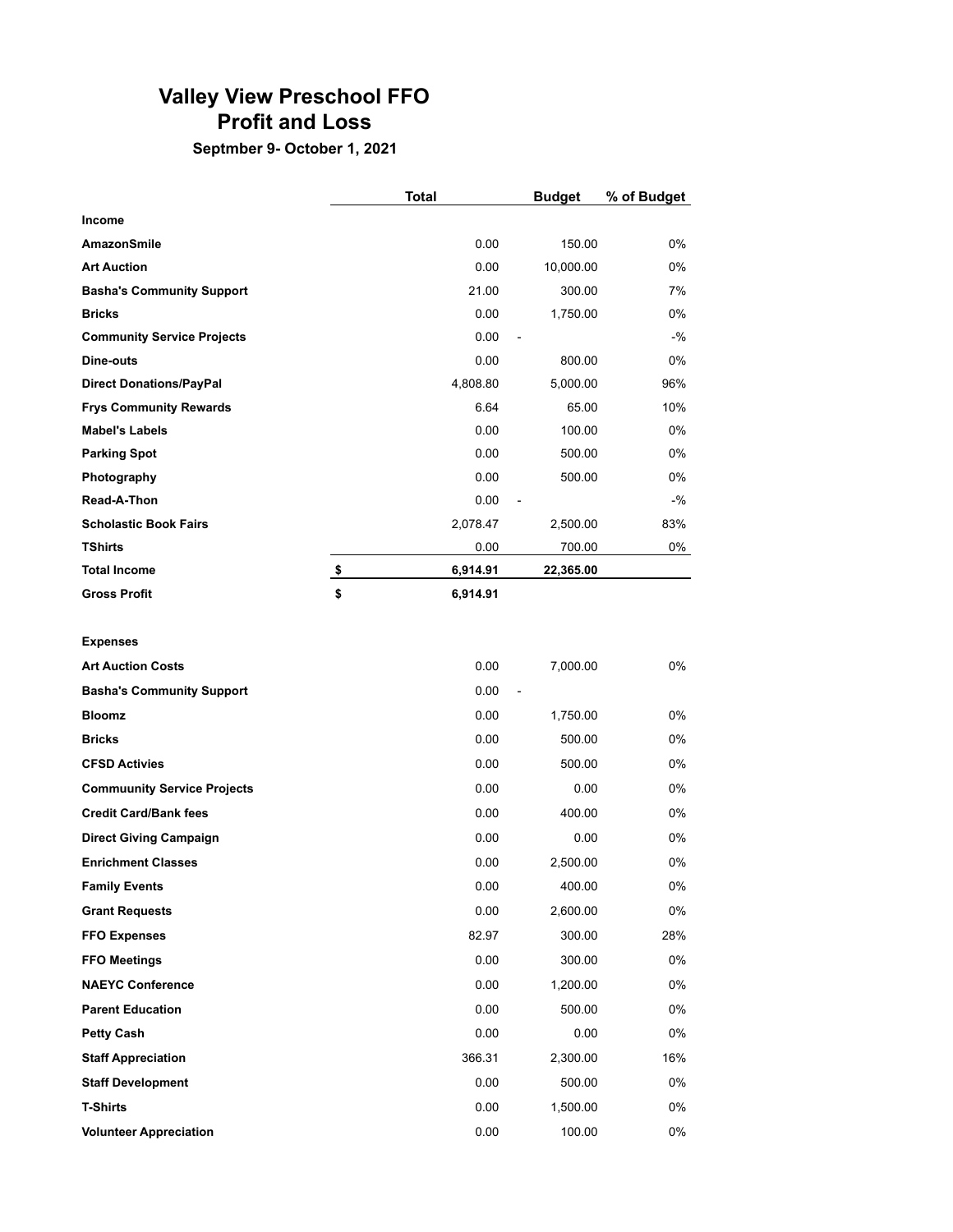| Website                     |    | 0.00     | 15.00     | 0% |
|-----------------------------|----|----------|-----------|----|
| <b>Wishlist Purchases</b>   |    | 0.00     | 0.00      | 0% |
| <b>Total Expenses</b>       | œ  | 449.28   | 22,365.00 |    |
| <b>Net Operating Income</b> |    | 6,465.63 |           |    |
| Net Income                  | \$ | 6,465.63 |           |    |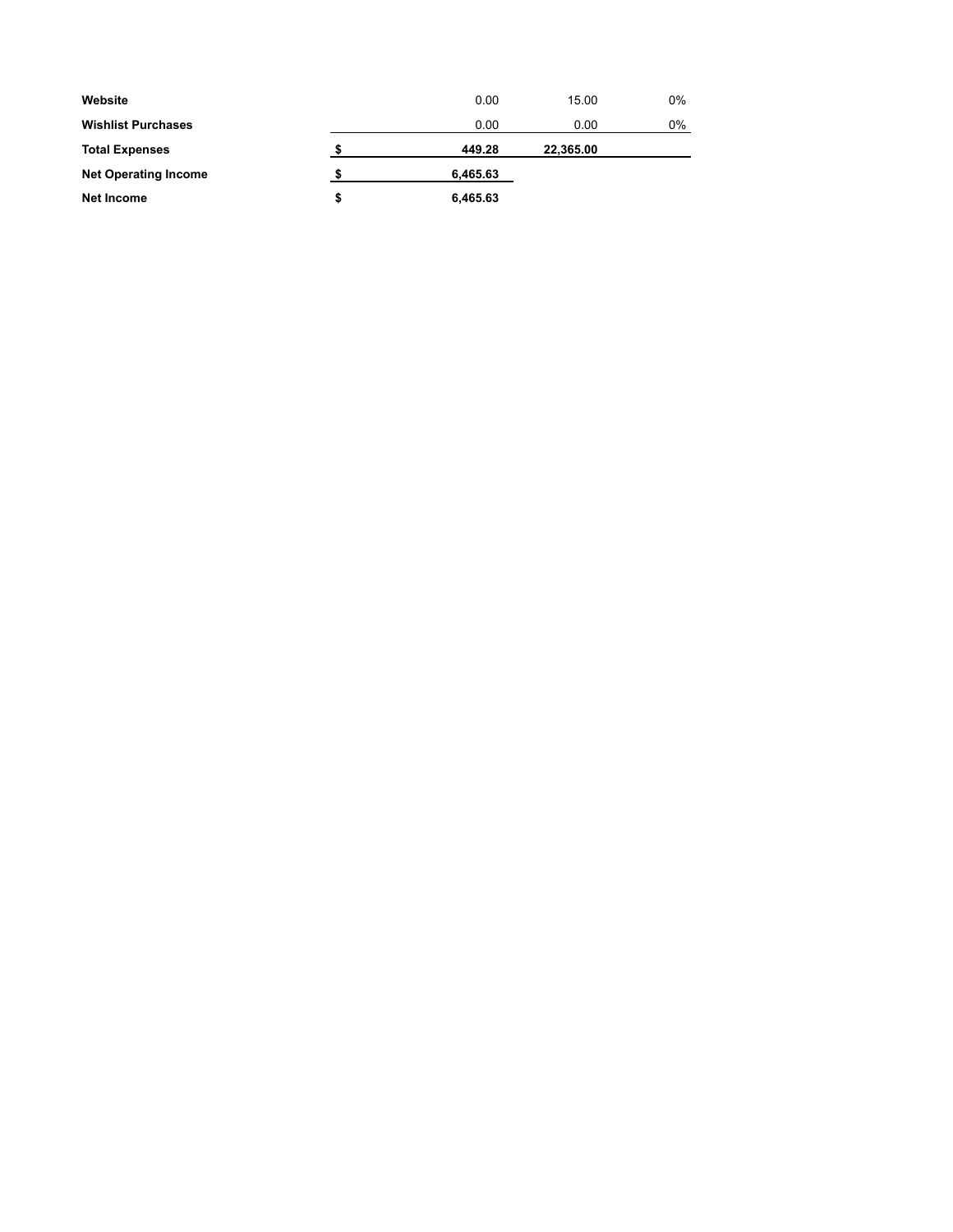## Valley View Preschool FFO

#### Balance Sheet

As of October 1, 2021

|                                     | <b>TOTAL</b> |
|-------------------------------------|--------------|
| <b>ASSETS</b>                       |              |
| <b>Current Assets</b>               |              |
| <b>Bank Accounts</b>                |              |
| Chase Checking (8832)               | 39,286.89    |
| <b>Direct Donations</b>             | $-5,813.55$  |
| Petty Cash                          | 0.00         |
| <b>Total Bank Accounts</b>          | \$33,473.34  |
| <b>Total Current Assets</b>         | \$33,473.34  |
| <b>TOTAL ASSETS</b>                 | \$33,473.34  |
| <b>LIABILITIES AND EQUITY</b>       |              |
| Liabilities                         |              |
| <b>Total Liabilities</b>            |              |
| Equity                              |              |
| <b>Opening Bal Equity</b>           | 12,490.98    |
| <b>Retained Earnings</b>            | 21,652.87    |
| Net Income                          | $-670.51$    |
| <b>Total Equity</b>                 | \$33,473.34  |
| <b>TOTAL LIABILITIES AND EQUITY</b> | \$33,473.34  |